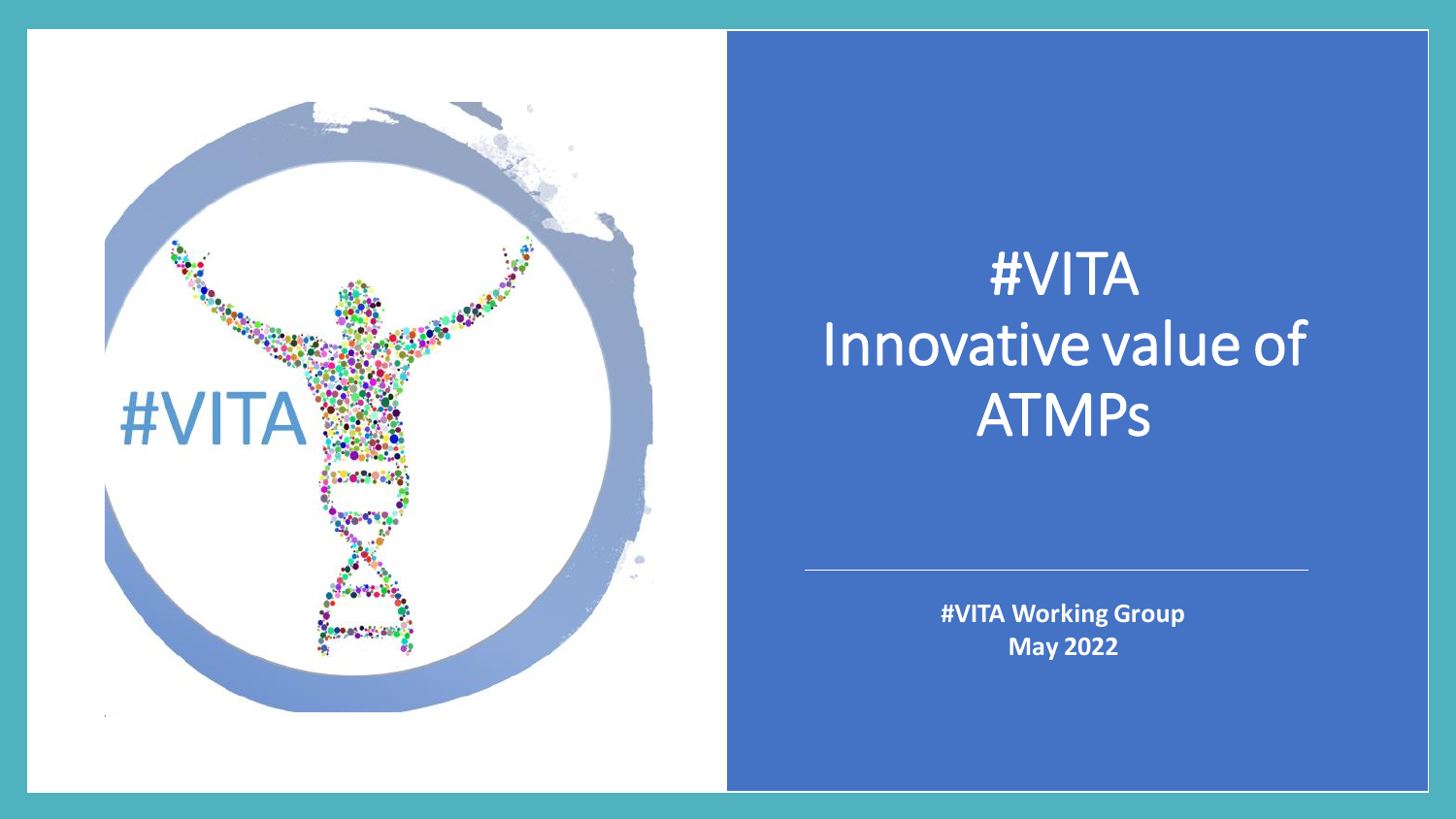### **Advanced Therapies: clinical and economic features**



They can **restore**, **correct** or **modify** compromised physiological or pathological functions in humans, including by correcting mutations acquired on a **genetic basis**



Often provide for a **single assumption**  (one-shot) , and not extended in time

They often **target rare diseases** (orphan or ultra-orphan drugs; 5>10,000).



They have significant costs in the **short term** and **benefits** that extend over a long period of time



They have a very **complex valuation process** and the "traditional reimbursement and budget schemes" are not able to amortize the value of ATMPs.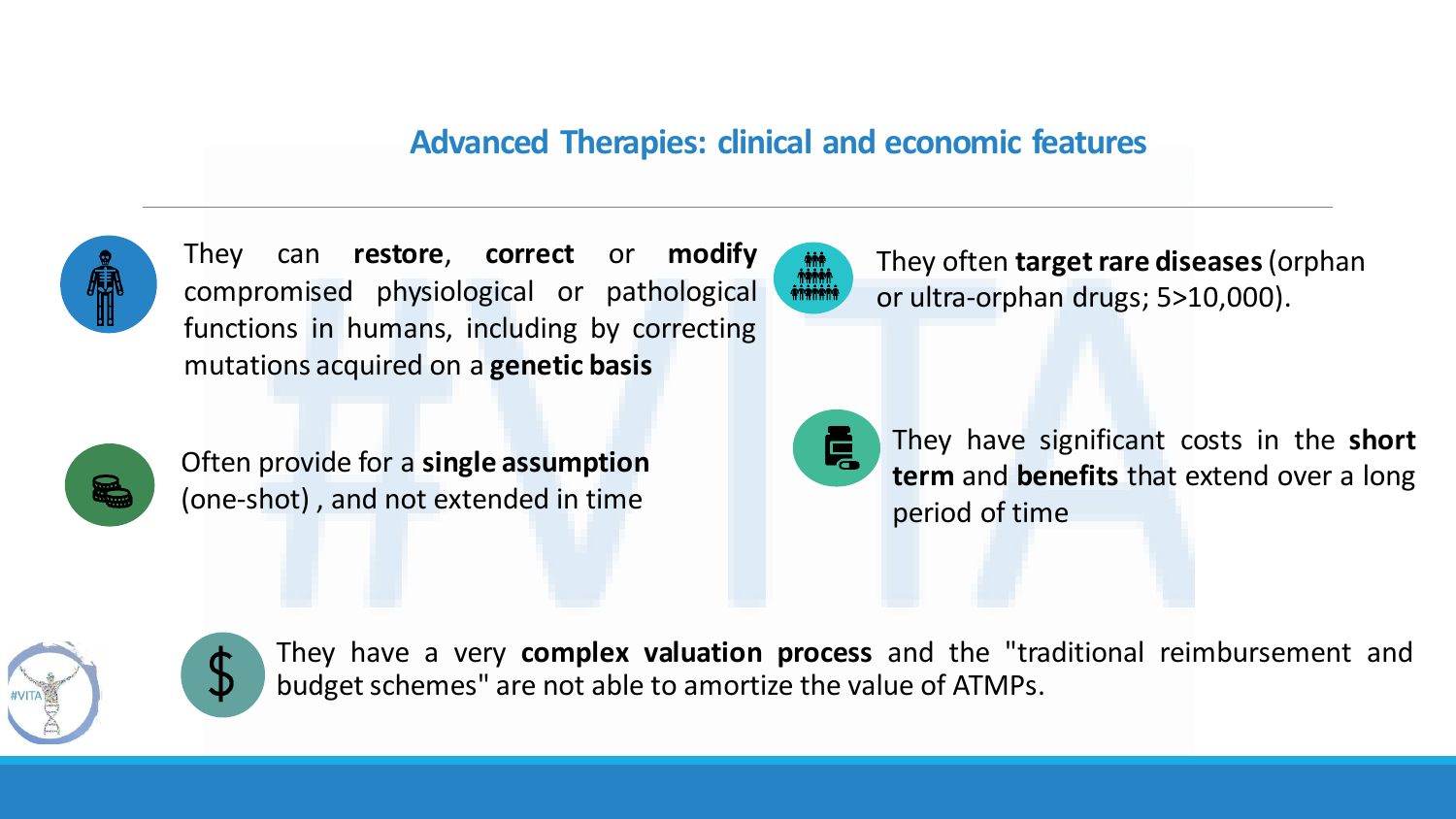•Size of the uncertainty of the clinical effects that must be observed for very long periods of time to determine the real effectiveness

•Multiple dimensions to capture the "value" generated by these therapies especially with regard to economic, social and ethical aspects; Time misalignment between the costs incurred in acquiring the therapies and the related clinical and social benefits, which implies a particular attention to discounting approaches in cost-effectiveness models

•Modalities for the equitable redistribution of economic benefits between the different components of the innovation chain and that of the fruition, hence the need to develop innovative approaches for economic analysis and pricing

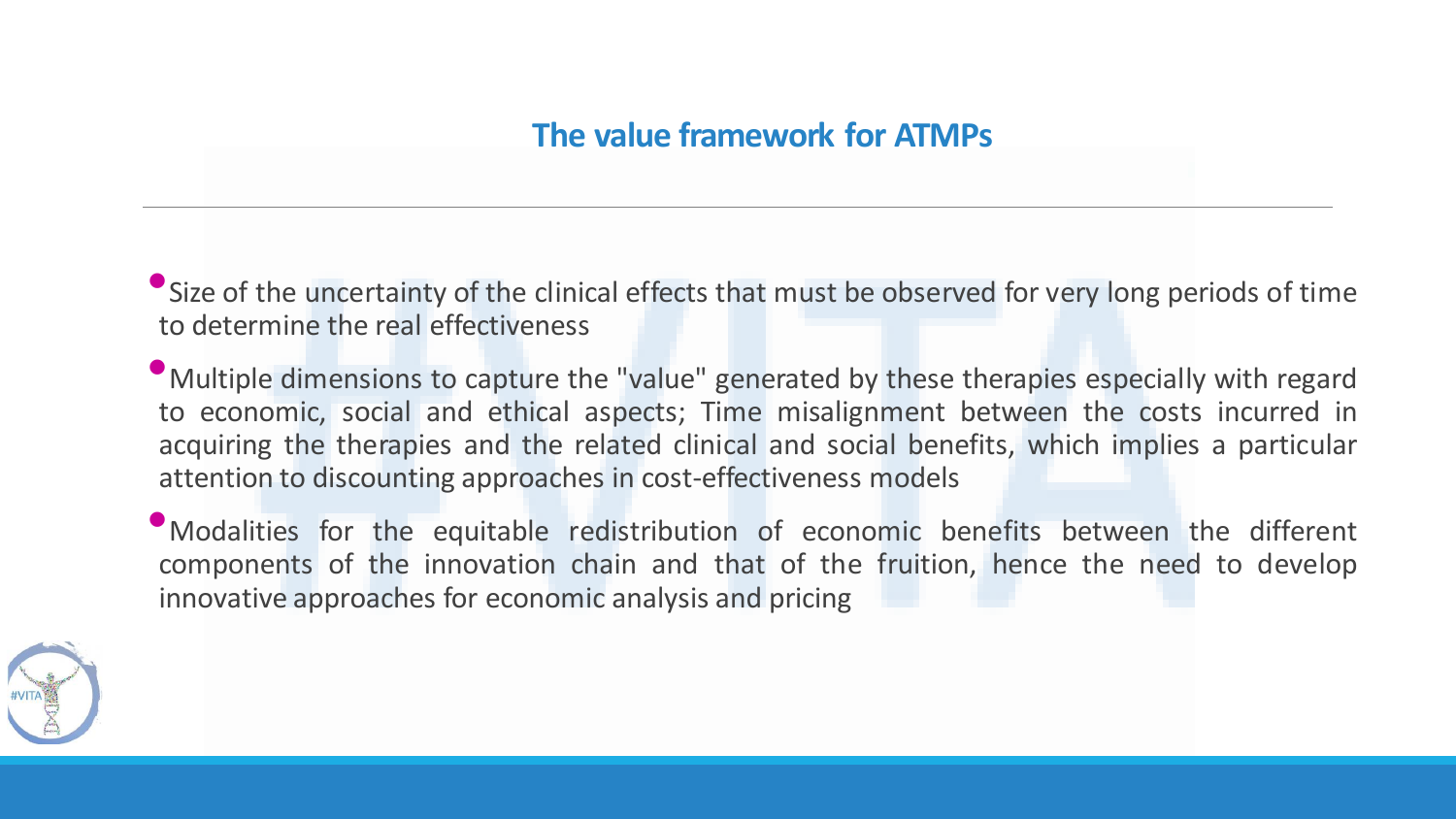### **The ATMPs value framework**



- •Long-term budget impact
- •Long-term Clinical Benefits
- **Economic savings from the perspective of** society (direct and indirect)
- •Value of the investment
- **•Recovery of years of life lost, or years of life** lived in disability
- **Uncertainty in clinical benefits vs. uncertainty in** economic impact, and cost-effectiveness profile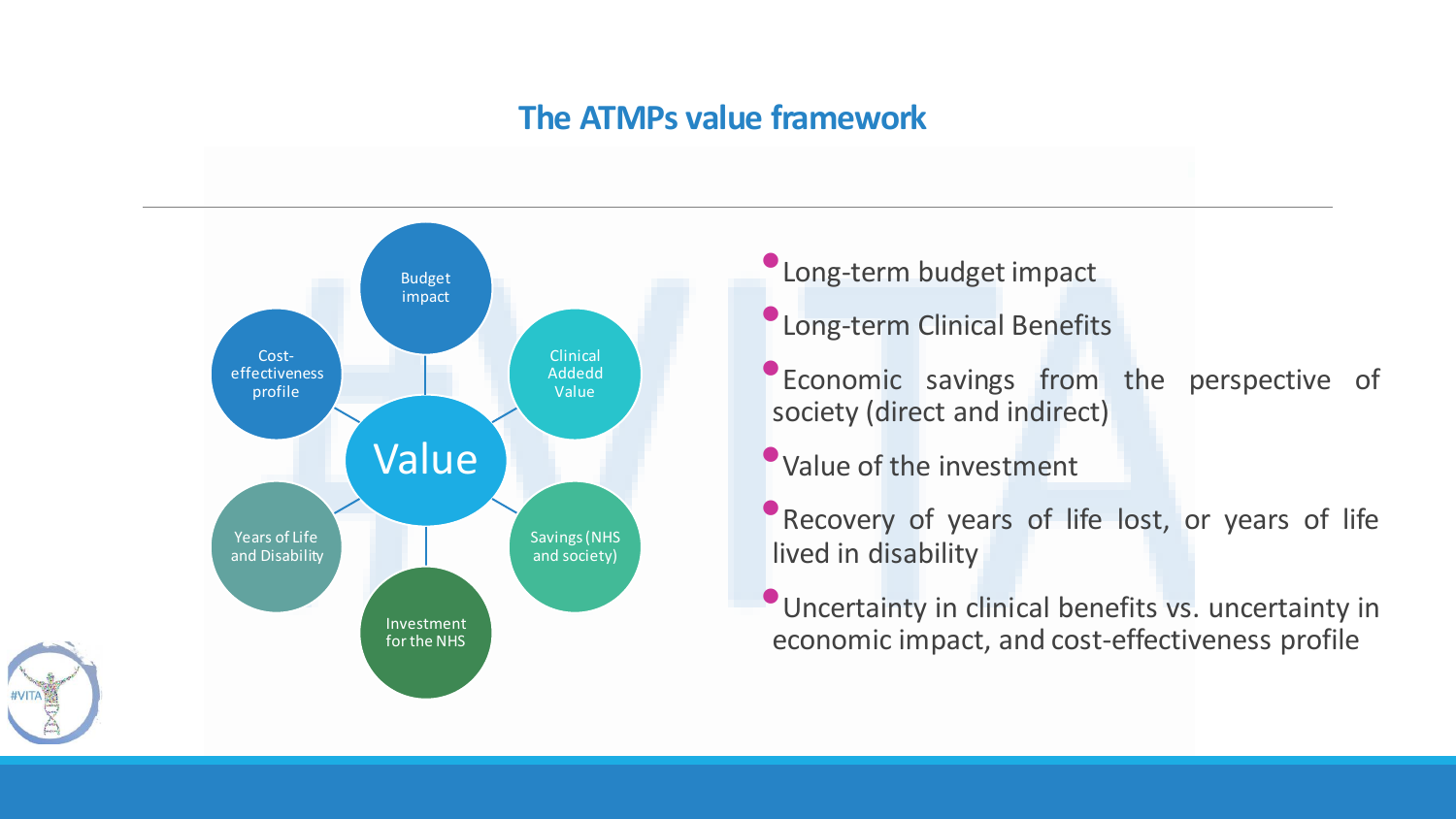## **The ATMPs value framework**  Time asymmetry between costs and benefits

In terms of economic analysis, these therapies present a **high temporal asymmetry** between the **emergence of costs**- which are almost all upfront - and that of **benefits.**

Need **for a different and innovative economic and accounting assessment**



ATMPs **produce direct and indirect benefits over time**

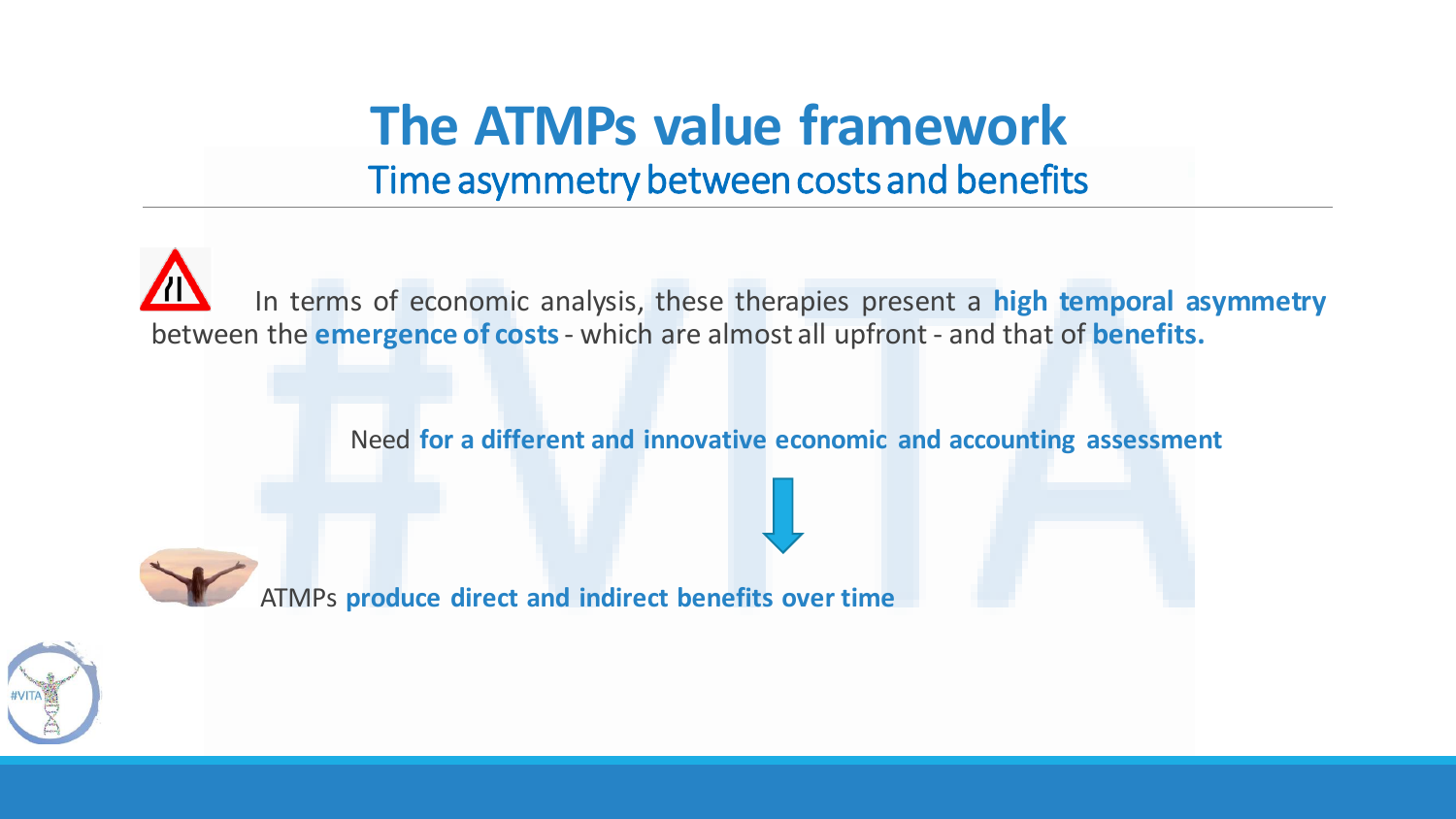## **The ATMPs value framework**  Frontal costs with long-term benefits



•The decision on which therapy is worthy of funding should be based on an **estimate of the overall economic effects on the health system** and the health of citizens, not only considering the frontal and immediate costs, but also the long-termvalue to society.

•**The usual economic valuation**, based on the estimation of the cost of traditional therapies (drugs) and on the accrual basis of financial statements, is not very suitable for advanced therapies and their particular technological and industrial characteristics.

•They **require a new health and economic approach**

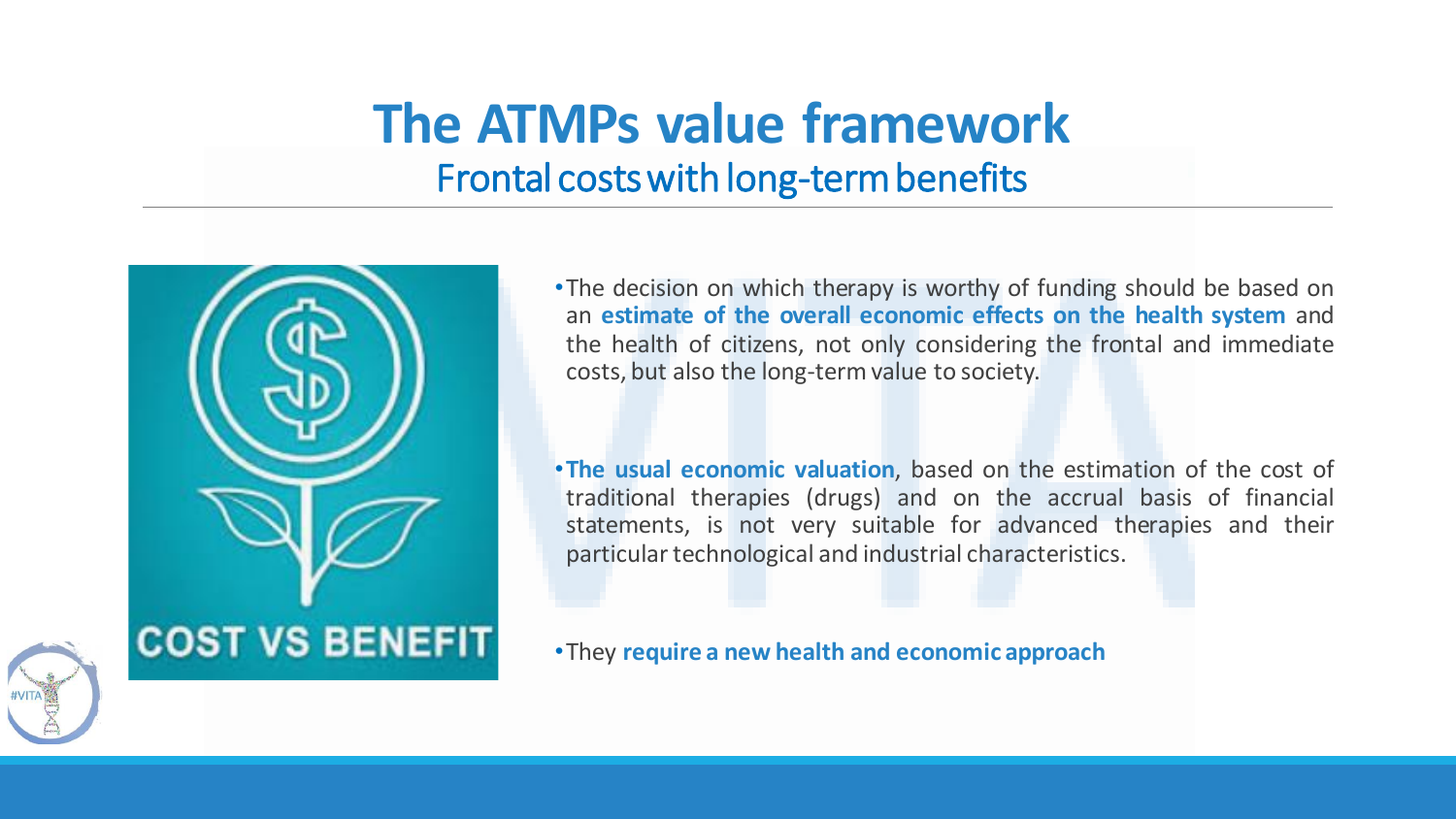### **ATMP as investment 1/2**

COVID-19 has highlighted that **healthcare is a fundamental investment** for any country and determines its economic and social sustainability

An increasing and significant proportion **of health expenditure has obvious investment** characteristics (multiyear benefits)

In principle, expenditure on ATMP can be similar to gross fixed capital formation, i.e. the category of acquisitionsof movable property, machinery and equipment

But there may also be other possible solutions(production subsidies, intangibles, human capital,R&D, etc.)

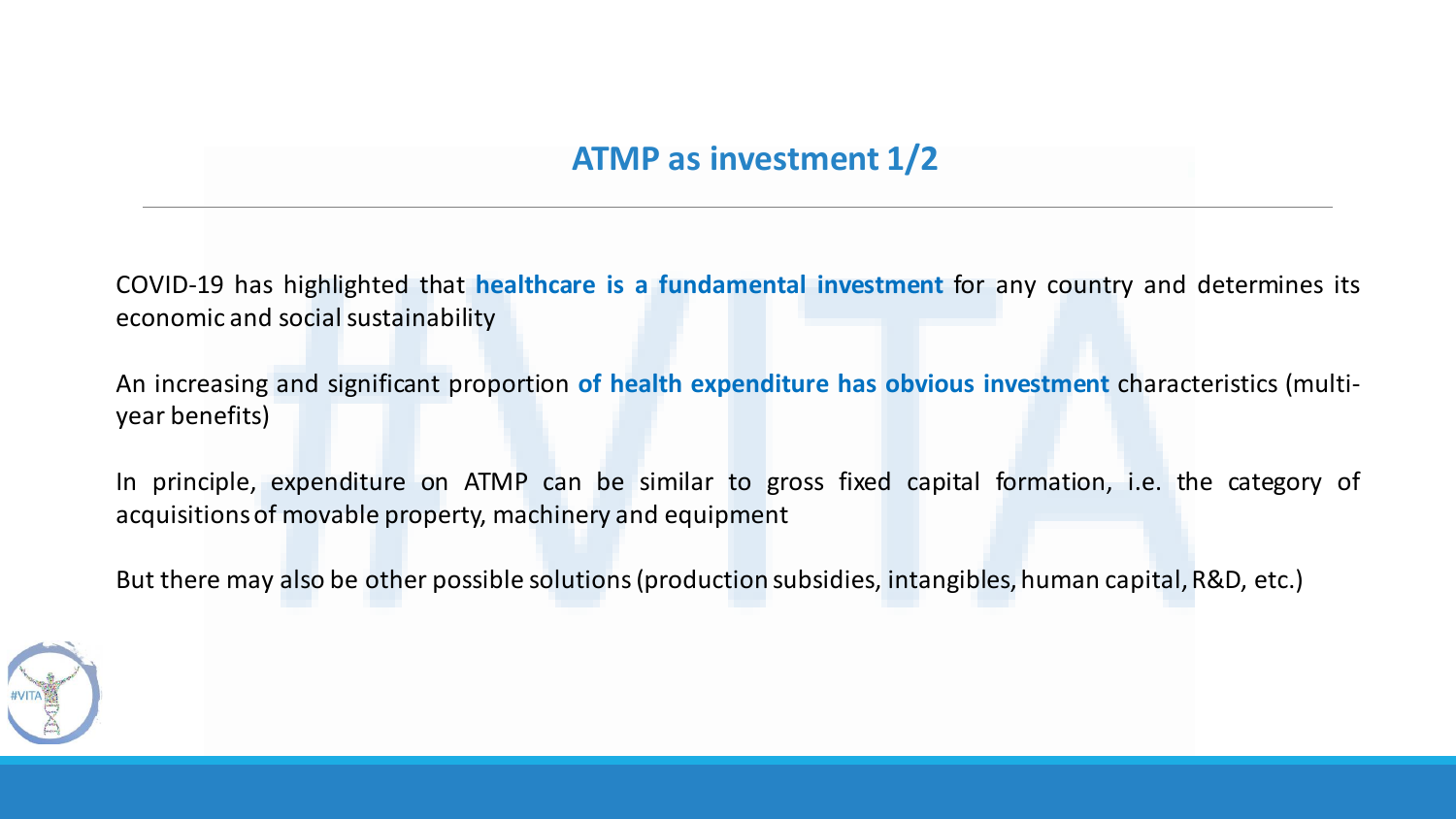### **ATMP as investment 2/2**

Sars-CoV-2 pandemic 'comes to our aid': the **health of EU citizens** and countries is crucial and crucial for **economic and social sustainability and financial sustainability**

**Trade-off between health and economy**: in reality this is not the case at all, without good health conditions, there are high economic damage, without re-establishing acceptable health conditions, economies will not start again

After Sars-CoV-2, the **value** of human life and **good health** for **growth potential is evident**: vaccines solve, more or less permanently, epidemic; in the same way, ATMP permanently treats different pathologies

**Flow of benefits (direct and indirect)** for many years (including effect on productivity) and **cost savings** (lower consumption of drugs and facilities, lower costs for care and family, etc.)

Can we deny the element of investment and **enrichment of the physical, human and technological** capital stock of a nation that derives from ATMP? NO, **but then how can they be economically/accounted for?**

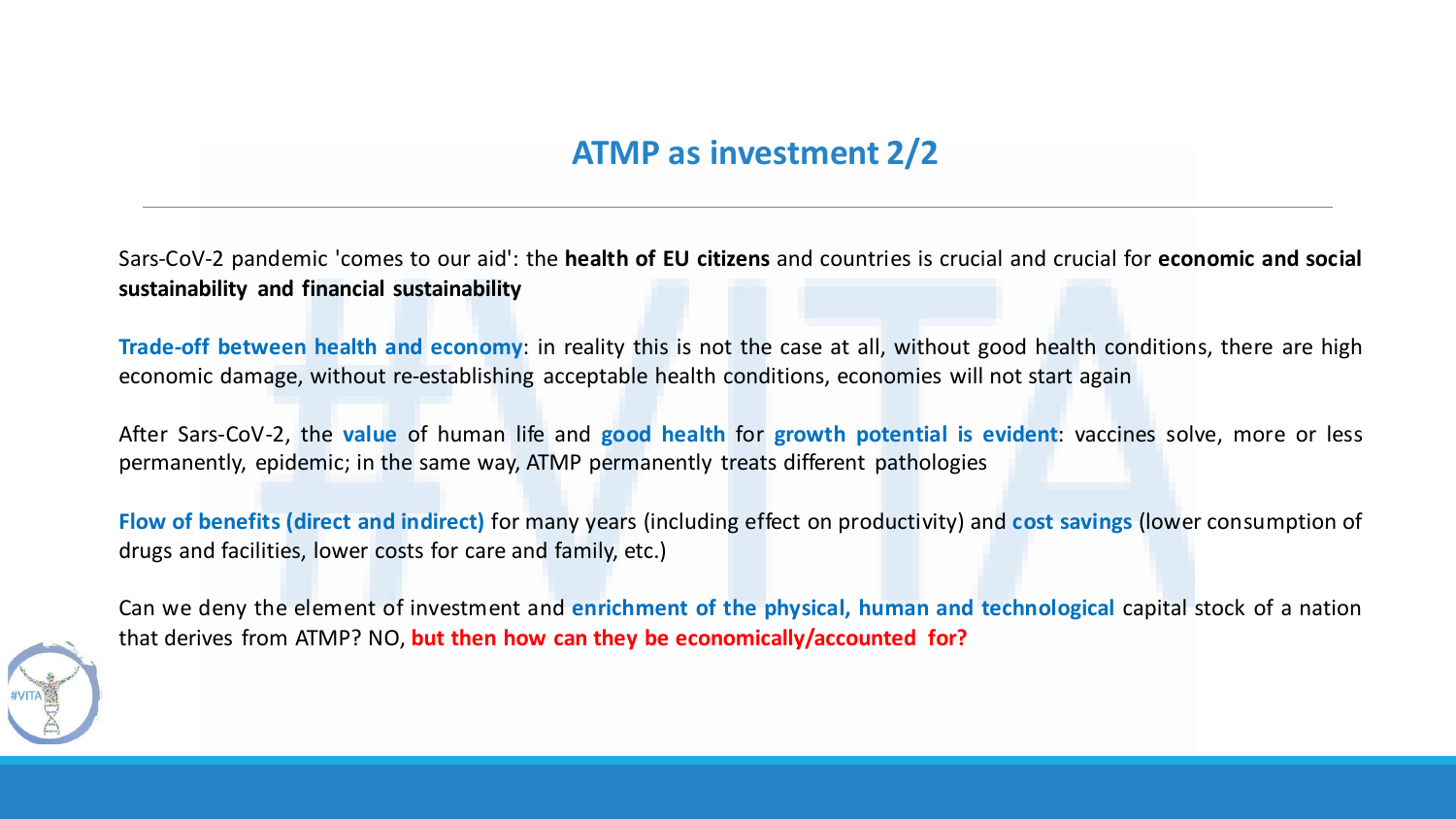### **Definition of investment**

From an **economic point of view**, the **distinction between current and capital expenditure** is essentially based on the assessment of the "different duration of the effect produced by goods and services" obtained from the various expenditures. **Expenditure would be current** if it related to the purchase of goods and services whose "economic usefulness is exhausted in the accounting year in which the expenditure took place'; they would be on the **capital account** when it 'exceeds the year and affects several years'

In **national accounts**, **investment**, i.e. the purchase of tangible or intangible assets (tangible and intangible) and the formation of stocks is known as **gross capital formation** (GCF). When excluding stockpiles (or "changes in inventories"), leaving only **purchases of tangible or intangible goods**, the result is known as **fixed gross investments** (fixed capital formation GFCF).

This aggregate measures total expenditure on 'products intended for use in future production'. They are therefore 'products that can be **reused several times in production processes**'. These types of products are collectively known as **"fixed" capital**.

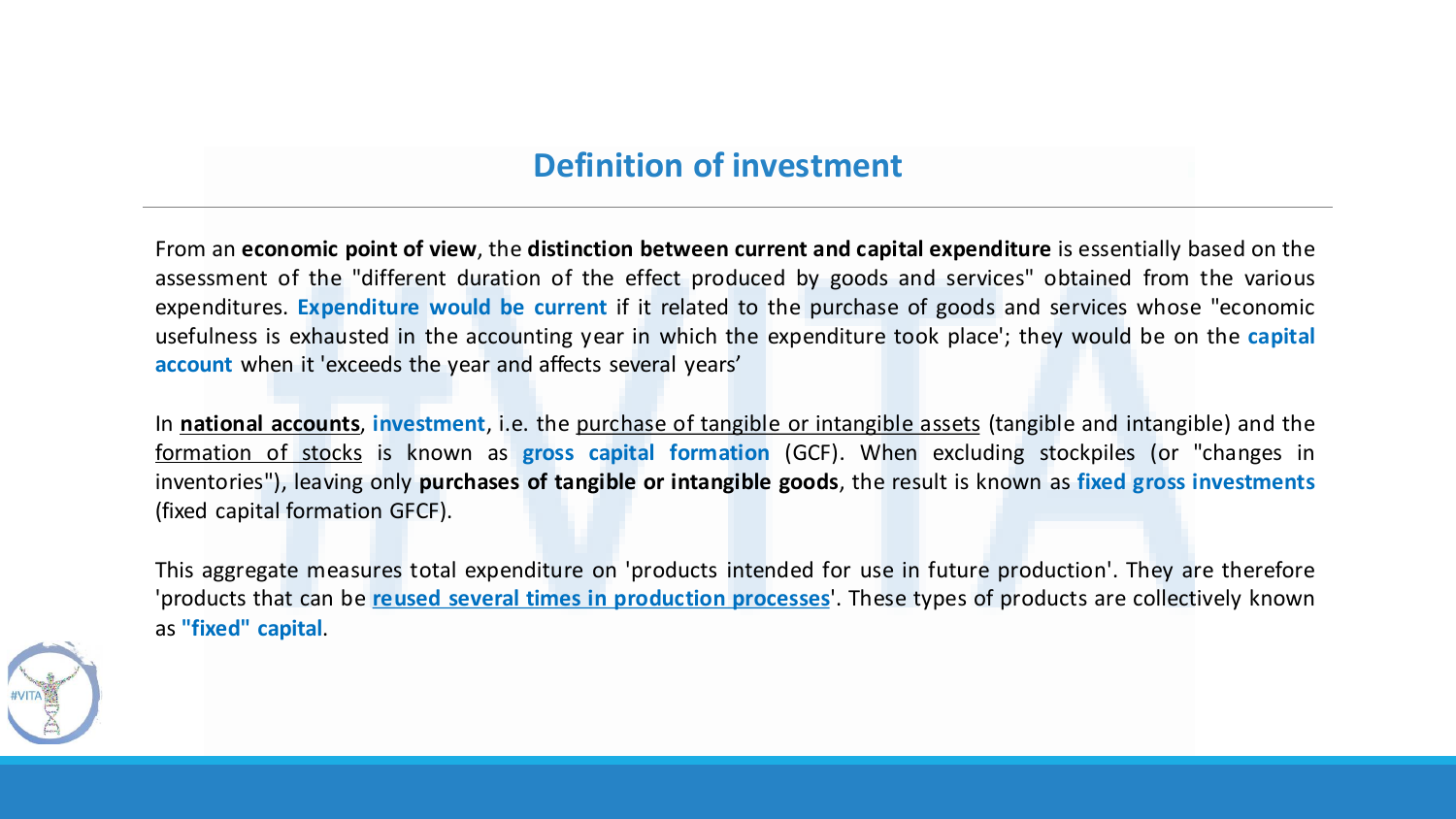### **Definition of fix gross investments**

*Istat definition.* Gross fixed capital formation consists of acquisitions (net of disposals) of fixed capital by resident producers, plus increases in the value of non-produced goods (e.g. land). Fixed capital consists of tangible and intangible assets (e.g. software) produced for use in production processes for a period of more than one year.

*Definition SNA 2008.* Fixed assets are produced assets that are used repeatedly or continuously in production processes for more than one year.

*Definition Lequiller, Blades, 2014.* Gross capital stock is the value of all fixed assets still in use, at the actual or estimated current purchasers' prices for new assets of the same type, regardless of the age of the assets. Net capital stock is the sum of the written-down values of all the fixed assets still in use; it can also be described as the difference between gross capital stock and consumption of fixed capital.

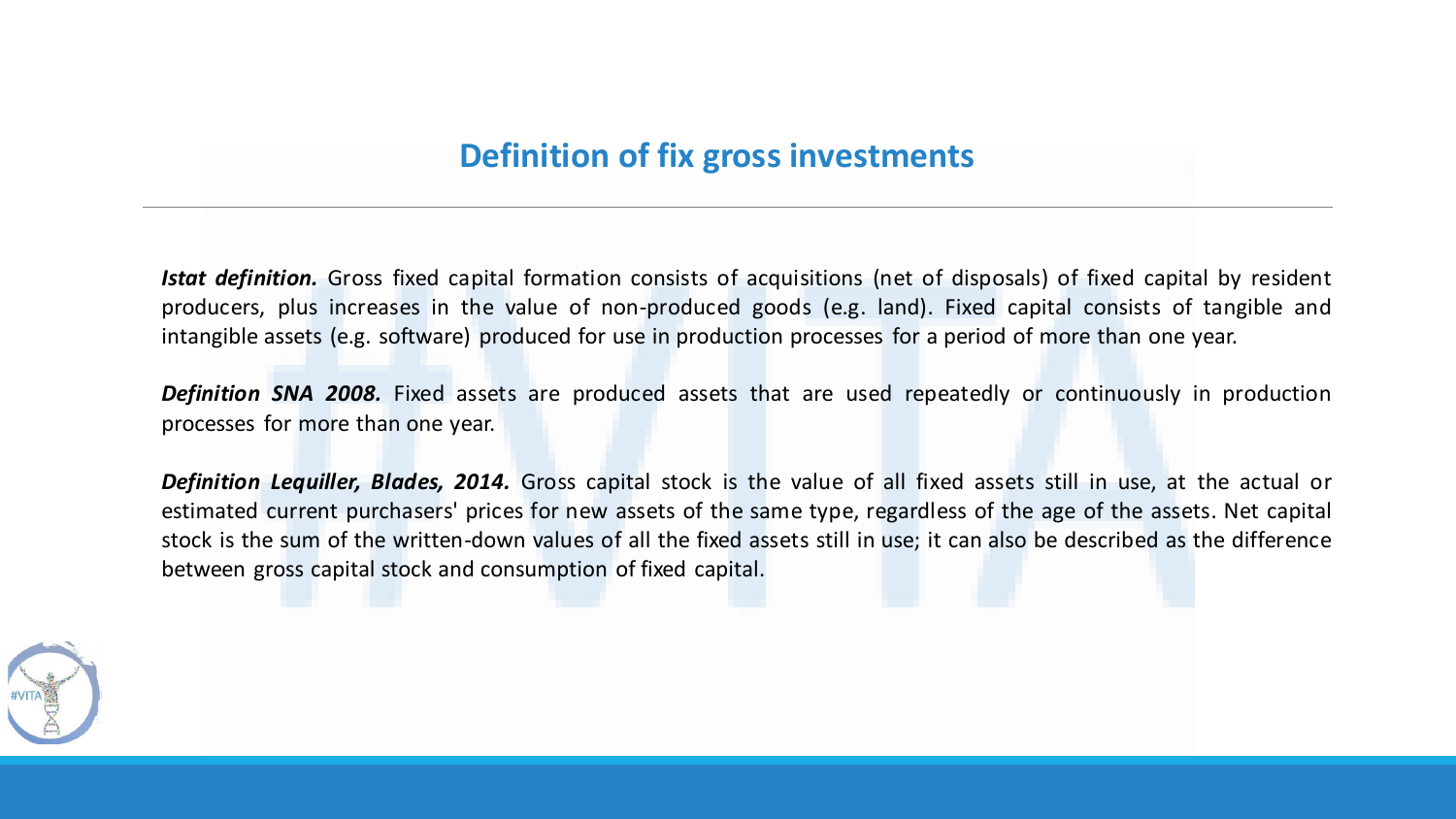### **Definition of intangible fixed asset**

- *OECD definition.* Intangible fixed assets are non-financial produced fixed assets that mainly consist of mineral exploration, computer software, entertainment, literary or artistic originals intended to be used for more than one year.
- *DEFINITION ONS, UK. I*ntangible fixed assets include mineral exploration, computer software and entertainment, and literary and artistic originals. Expenditure on them is part of gross fixed capital formation. They exclude nonproduced intangible assets such as patented entities, leases, transferable contracts and purchased goodwill, expenditure on which it would be intermediate consumption.
- *IPSAS31 definition.* An important contribution to the definition of intangible assets is that of the International Public Sector Accounting Standard Board (IPSASB) of the International Financial Reporting Standards (IFRS) Foundation.

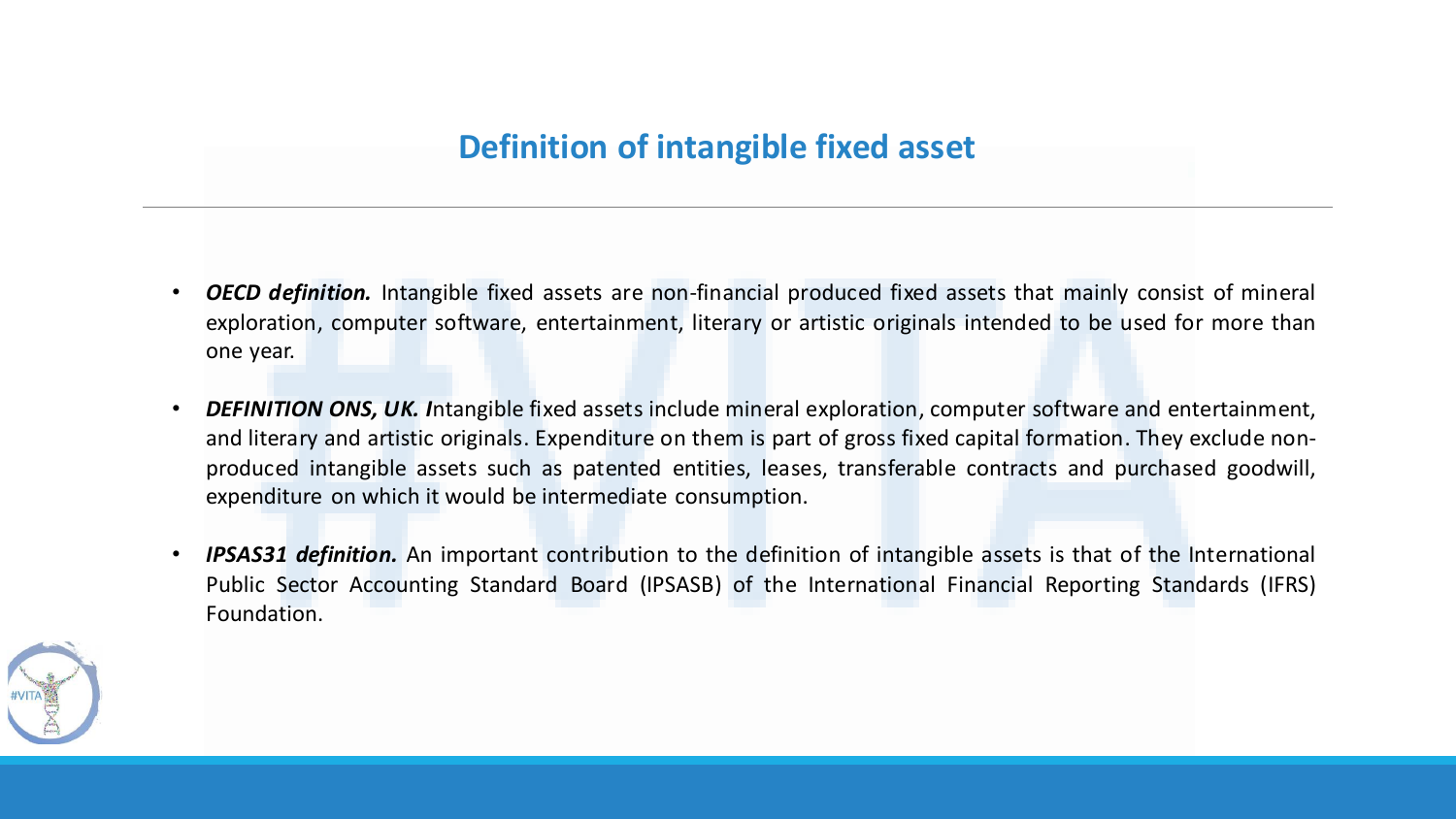### **Assessment of the perimeter of investments can be considered as some firm points**

The definitions and conventions used in the national accounts are international: it must be possible to compare national accounts data between countries.

The international community periodically updates definitions and rules for compiling national accounts as the scientific and political-institutional debate evolves, and the concrete feasibility of applying changes in the accountancy system.

In the debate and updating process, the alignment between the system of national accounts and that of commercial activities (links to commercial accounting, 2008 SNA, p.433) is important. The International Accounting Standards Board (IASB) has become increasingly important as a subject setting standards for commercial accounting. The IASB promulgates the International Financial Reporting Standards (IFRS).

**The updates of the Regulations are long processes, they pass through working groups, they can provide for intermediate phases with satellite accounts and experiments. They certainly need a political boost from the Council and/or the European/Local Parliament.**

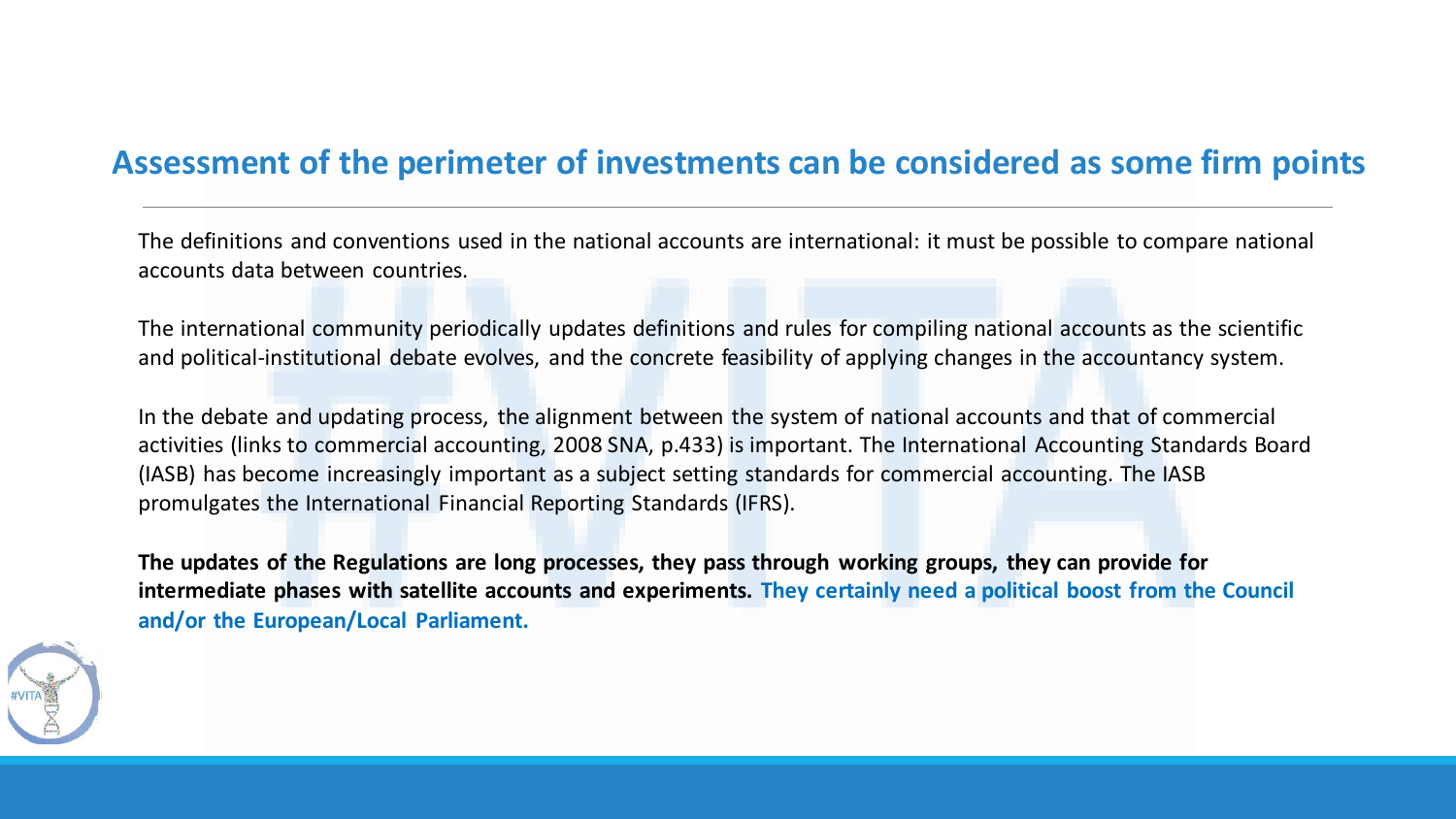### **Are ATMP investments under an economic point of view? 1/2**

•In terms of economic analysis, ATMP therapies have very special characteristics:

•they have a **high temporal asymmetry** between the emergence of costs – which are almost all upfront – and that of benefits. This is perhaps the main aspect that suggests an economic and accounting evaluation of these different and innovative therapies

#### •**produce direct and indirect benefits over time**:

- In terms of savings: **healthcare savings**, **drug consumption** and **health services** of different kinds; the reduction of resources consumed directly in health centres and the reduction of family and **direct and indirect care resources**
- In terms of value: the increase in life expectancy, the improvement of the qualities of human life, the treatment and stabilisation of different pathologies (with a clear impact **on the value of human life**); but also in terms of increasing the state of health of patients; **increased productivity, higher tax revenues**; the possibility, after the remission of the disease, to be able to continue to educate and participate in collective life; the **lengthening of the potential pension burdens**

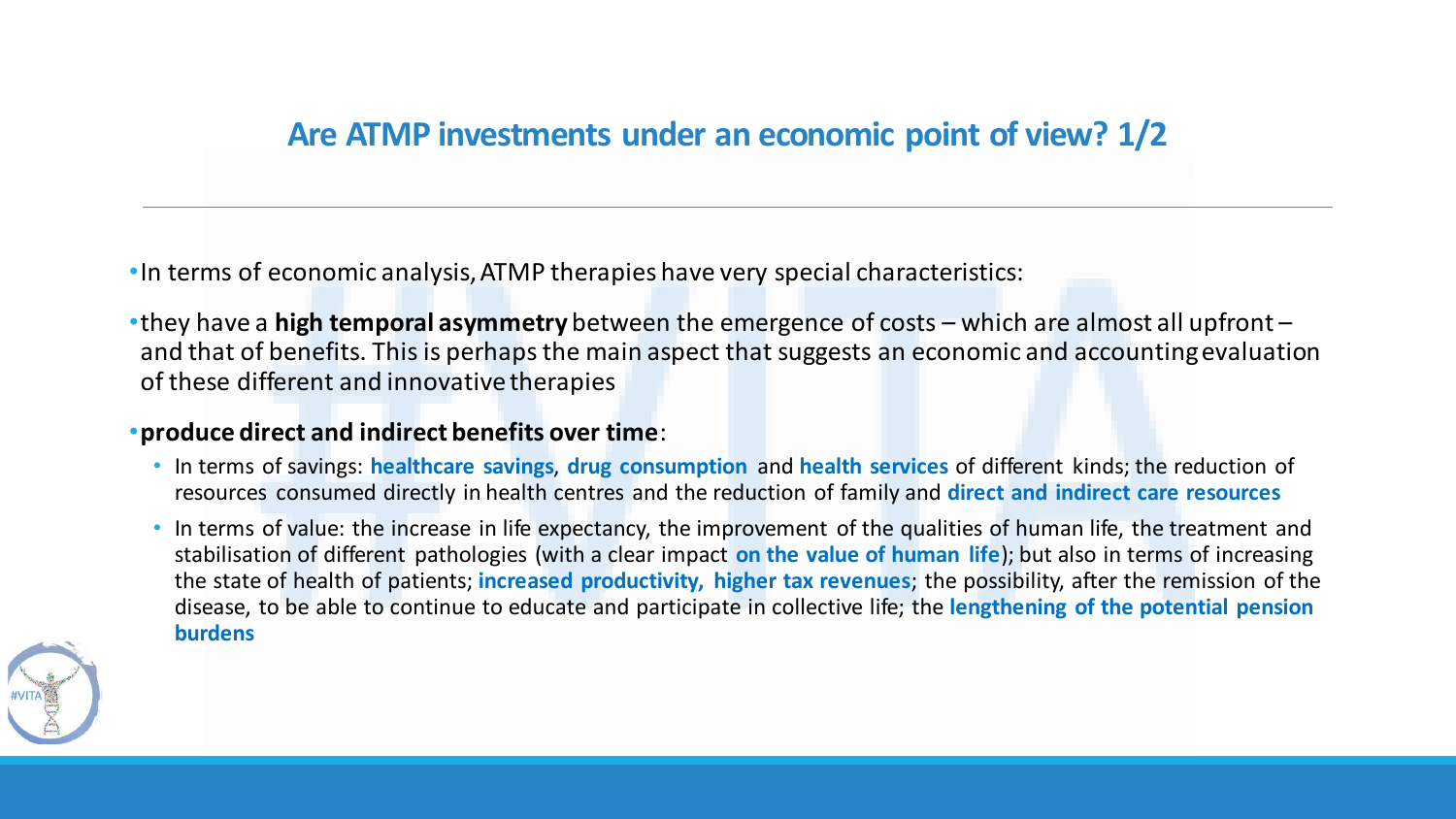•**Net investments** are crucial for the growth of national income and the sustainability of debt

- •Recent economic and technological developments have shown that there is a need for a **rethink of the** concept of capital, both from an economic point of view, from the statistical point of view and from the **point of view of national accounts**.
- •In the traditional accounting approach, the **notion of capital usually refers to economic capital**, while it is clear that human, **social and natural capital** (linked to the environment and health conditions) is increasingly important for the future of countries.
- In order to do this, decisive **statistical and accounting innovation** is needed: expenditure on traditional and canonical investments must also be combined with other types of expenditure which current procedures and criteria **considerto be essentially current**:
	- to stay in the health case, how much of the expenses considered current today (for doctors, healthcare equipment, or atmps) actually have an **investment nature**?



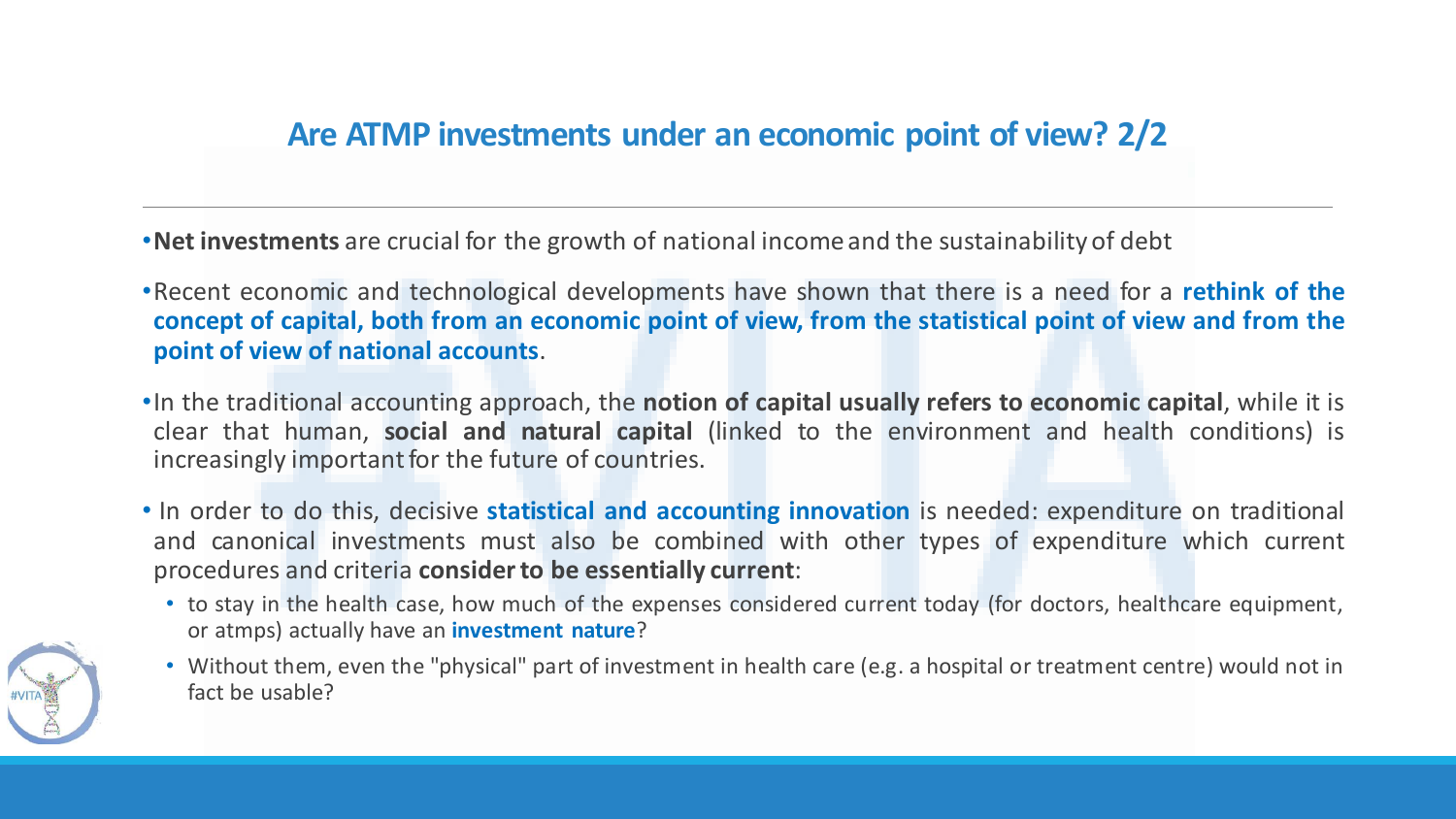### **Do ATMP have the characteristics of investment for accounting purposes? 1/5**

#### **The key questions are:**

#### **1. Are ATMP tangible or intangible assets?**

"An intangible asset is by definition an asset without physical substance.... They cannot be held in the hand, or *tagged with an inventory system" (EPSAS, 2018). More precisely, "an intangible asset is an identifiable nonmonetary asset without physical substance*" (IPSAS 31). ATMP is a genetic material, but also 'algorithms', personalized and 'transfection' to people suffering from specific pathologies. Are they tangible or intangible goods?

Surely they are goods produced thanks to scientific research with the aim of healing pathologies and therefore with lasting effects on climbs, people's well-being, production potential and health costs.



But regardless of how ATMP is classified as goods, the following two requirements must be met for recognition among gross fixed capital formation.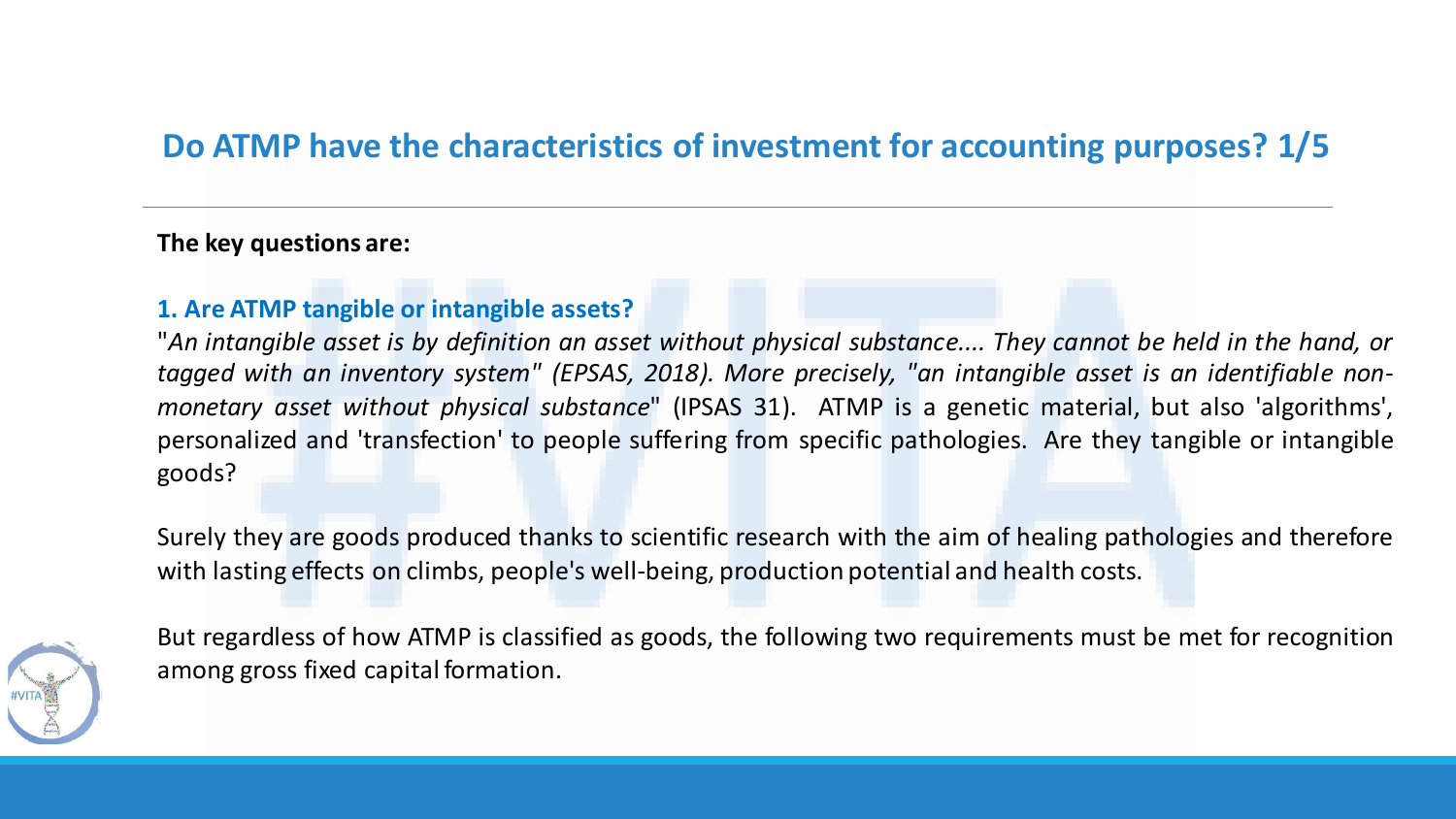### **Do ATMP have the characteristics of investment for accounting purposes? 2/5**

#### **Are ATMP the product of a production processes?**

**Yes, they are products of complex production processes**, characterized by a relevant research component. The first requirement to be able to consider ATMs as capital goods is met

#### **Are ATMP used multiple times or continuously within the same processes for more than a year?**

The production process takes place in a first phase in the laboratory, and in a second phase within the organism, continuously over time, and with personalized characteristics with respect to the person. The second requirement to be able to consider ATMP capital goods could be considered fulfilled. In fact, a distinctive aspect of ATMP, compared to traditional drugs is that, after 'transfection' in the body, the next stage of the production process is internal to the organism and is continuous over time.

It is this characteristic that allows ATMP to maintain their healing action resulting in a permanent or prolonged improvement over time in the state of health and therefore in the affective and working life of people. As a bridge improves mobility between territories and can be used over time, scientific research increases knowledge wealth and allows further progress, defense system spending improves citizens' security for an extended period, ATMP improves living conditions, generates significant direct and indirect savings for the NHS and people's productive potential , if not permanently, definitely for an extended period of time.

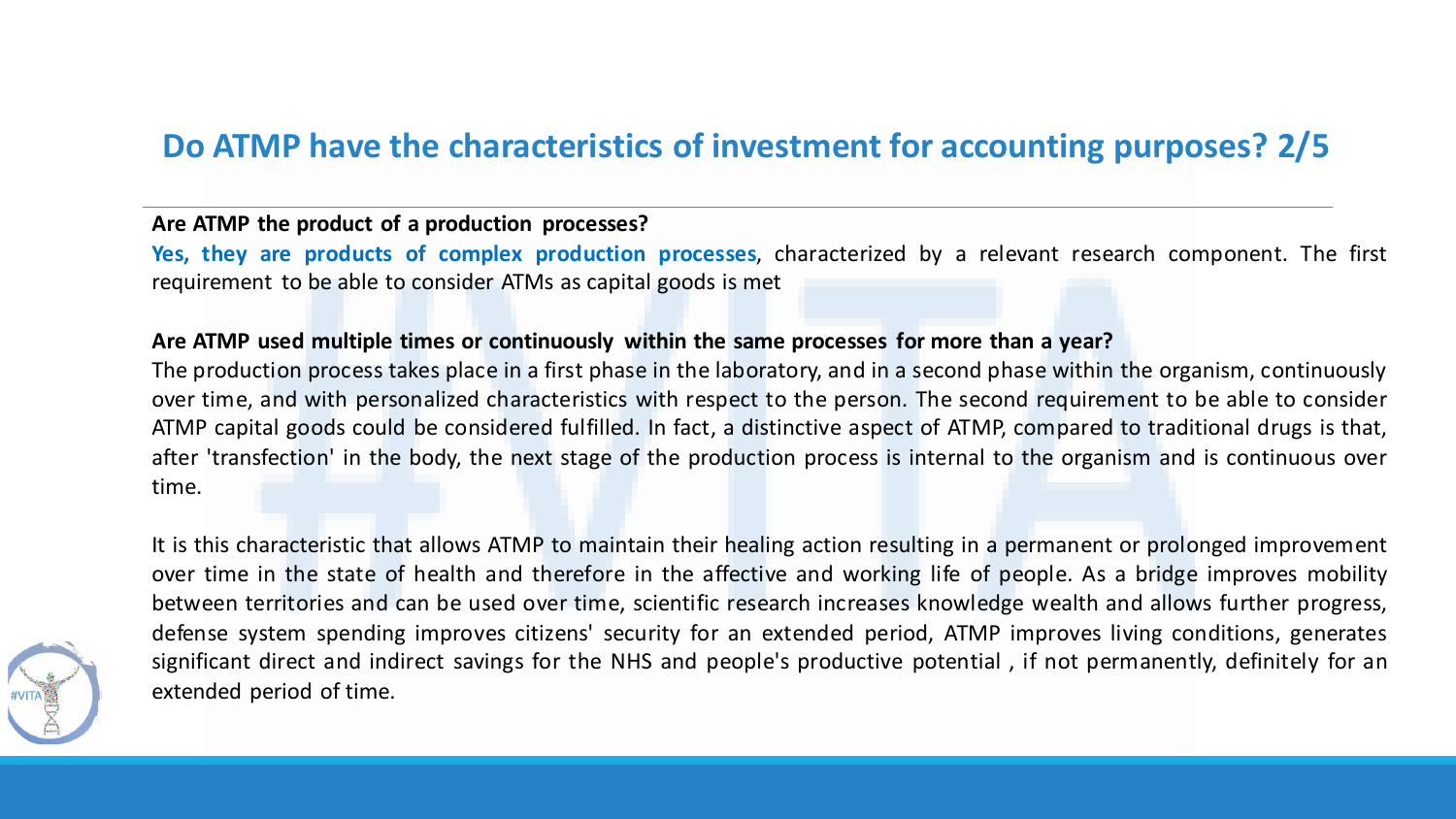### **Do ATMP have the characteristics of investment for accounting purposes? 3/5**

**2. If ATMP are classifiable as intangible assets, would the other requirements set out in ISAS 31 be met?**

- **Identifiable.** Is the asset identifiable, i.e. is it separable (i.e. can it be sold, transferred, leased, licensed or traded) or does it derive from legal or contractual rights? Identification does not necessarily imply transfer but may result from contracts or legal rights. In the case of ATMP, identification derives from contractual rights. In fact, the NHS when it buys an ATMP would sign a purchase contract conditional on its effectiveness. The NHS pays the installment if the drug works, so property rights on that drug only transfer to the NHS if the effects of the drug are lasting over time. The NHS buys only the durable part of the drug and not all the drug.
- **An entity's control of the asset**. The NHS currently has control over the acquisition of ATMP, i.e. it has the power to obtain future economic benefits or service potential from the underlying business and to restrict others' access to such benefits or potential service
- **Potential future economic benefits and service**. Future potential economic benefits or service are likely to flow to the entity. The requirement is met, vis-à-vis the NHS
- **The value of benefits can be reliably estimated.** This requirement is also met as the benefits can be identified and quantified and the cost value of ATMP can be reliably assessed



•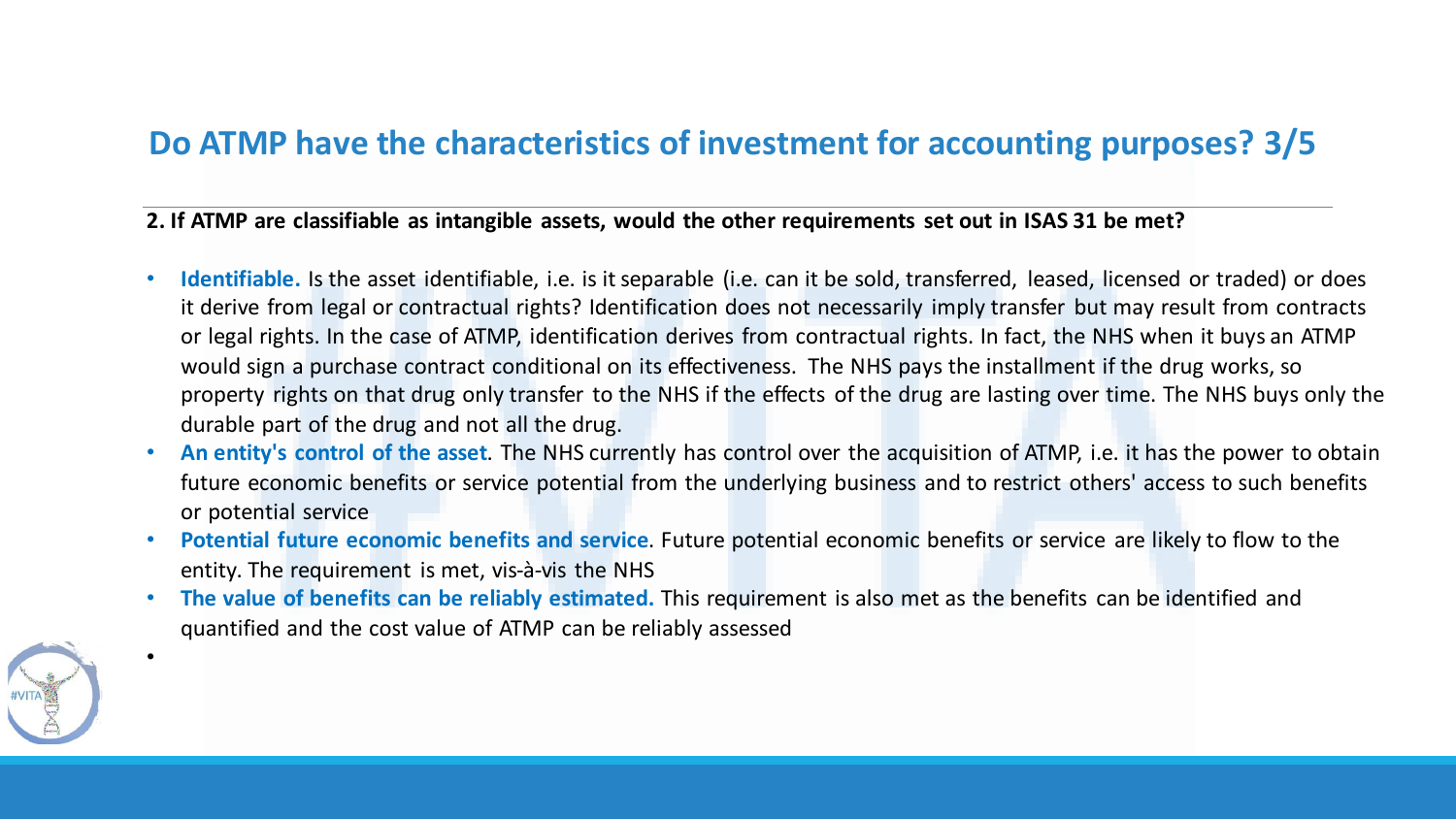### **Do ATMP have the characteristics of investment for accounting purposes? 4/5**

### **Conclusions.**

On the basis of the above considerations, there appear to be sufficient evidence to be able to understand ATMP as an intangible component of gross fixed benefits.

On the other hand, the perimeter of intangible assets is a subject under study and discussion at international level among national accountants. At European level, several informal working groups are being promoted by the Commission and Eurostat to assess intangible expenditure, environmental expenditure, accounting treatment of social benefits

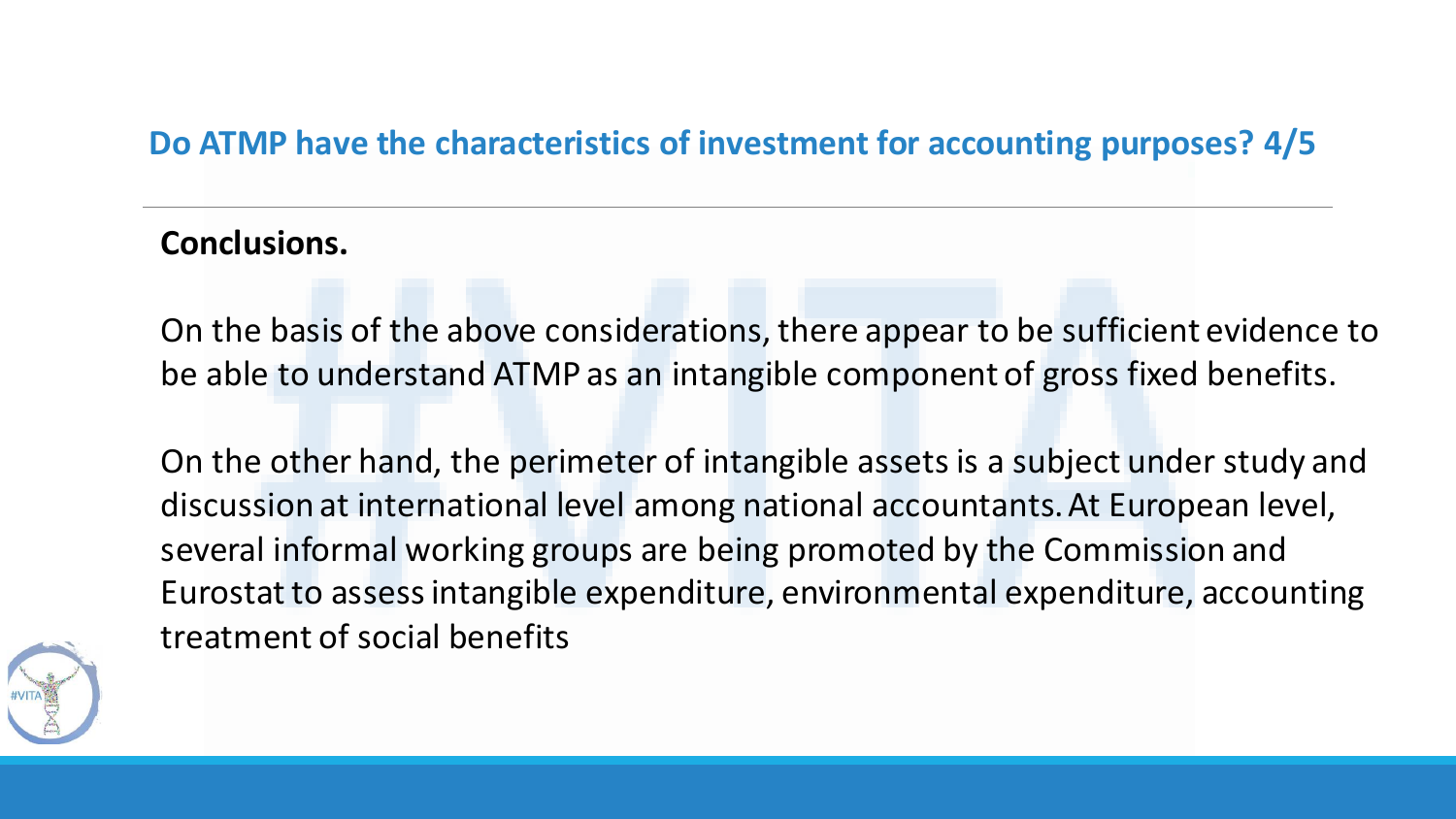### **Do ATMP have the characteristics of investment for accounting purposes? 5/5**

**What is the value of ATMP that could be accounted for? The cost-side approach or the expected net economic value (VANE)? How can it be accounted for over time in line with the time distribution of their effects?** As evidence of the consideration of future economic benefits as an estimate of the increase in the value of the capital stock from intangible assets, in the ESA Regulation 2010, it is stated that the

"value of expenditure on creative work undertaken on a systematic basis in order to increase the wealth of knowledge, including knowledge of man ... is determined in terms of the expected economic benefits in the future. Unless reasonably estimated, the value shall be calculated, by convention, as the sum of the costs, including those of research and development which has not produced results. Research and development that does not provide benefits to the owner is not classified as an activity, but is recorded as intermediate consumption (AN1171)"

The estimation of the net economic benefits deriving from ATMP will therefore benefit from the extensive literature on methodologies for estimating the effects of investments in health on the well-being of the population and on the income produced. In #VITA, the company has developed a Budget Impact Life Time model that allows the payer to make such an estimate

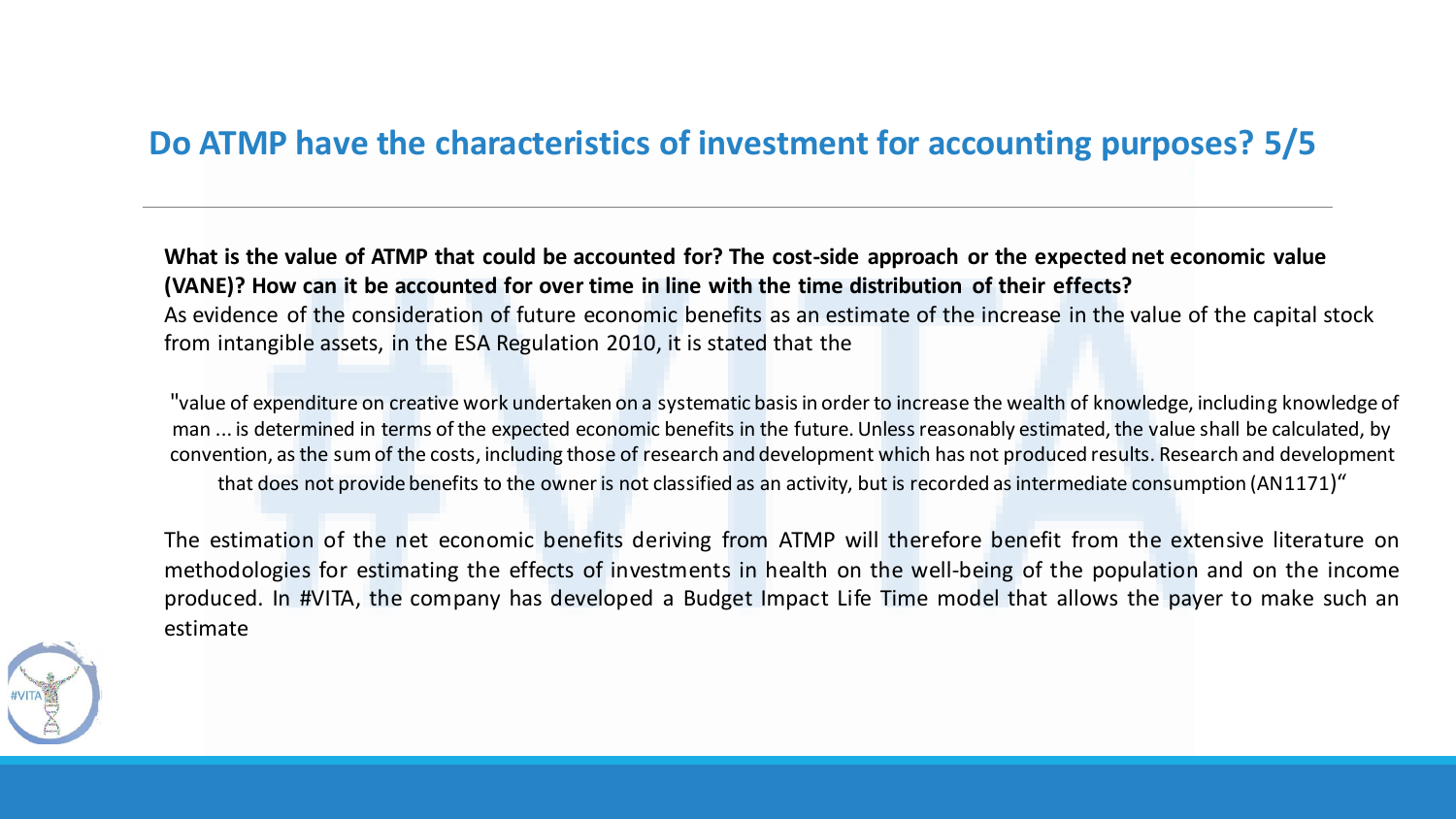### **Revisions of national accounts: recent experience**

In the 1993 SNA, the scope of investment was expanded to include **software, mining exploration, artistic originals, and valuables expenses**

In the **SNA 2008**, the scope of investment was **expanded to include R&D and military defense spending**

The **2010 ESA** expressly acknowledges that: "research and development expenditure" and "**military expenditure" are investment in nature**, so they are recorded as gross fixed capital formation and no longer as current expenditure. The identification and treatment of R&D as an investment is based on the "value in terms of future economic benefits" pg 216 of the SEC 2010). Similarly, expenditure on military systems is also investment in nature. The new accounting system realistically recognises their productive potential for a country's external security over several years.

In the Italian context, a crucial point is the criterion established in the **Manual on Public Deficit and Debt** (for R&D and the armaments sector) since the same logic adopted for the public good of security should apply to the **public good of health**. It would be very embarrassing for the public budgetary authorities to declare that they were not prepared to follow this line, after the funds for the epidemic

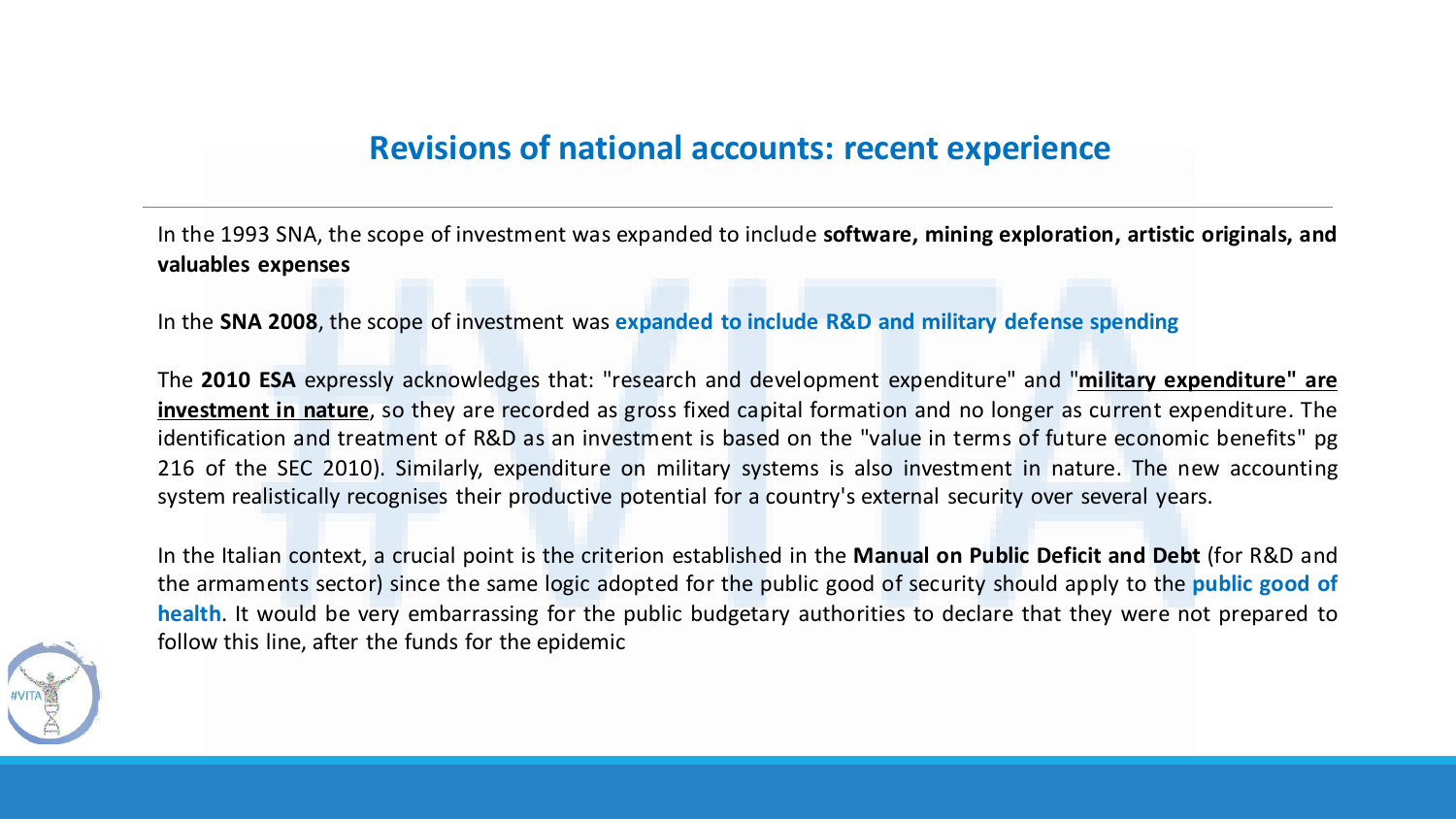### **"High road" to qualify ATMP as investment expenditure**

#### **Why?**

The time has come to **review and update the current accounting conventions in a profound way**, considering that **some of the current expenditure** is necessary to **increase a nation's capital stock and economic assets** – they are therefore decisive for the future of a country and its economic sustainability – and that for this reason they can be considered, at least in part, as investment expenditure

#### The **accounting criteria are the result of a compromise and are an accounting convention**

It can and must **be updated** in the course of technological conditions, the degree of economic and social development and the common feeling of the nations and peoples of the Community.

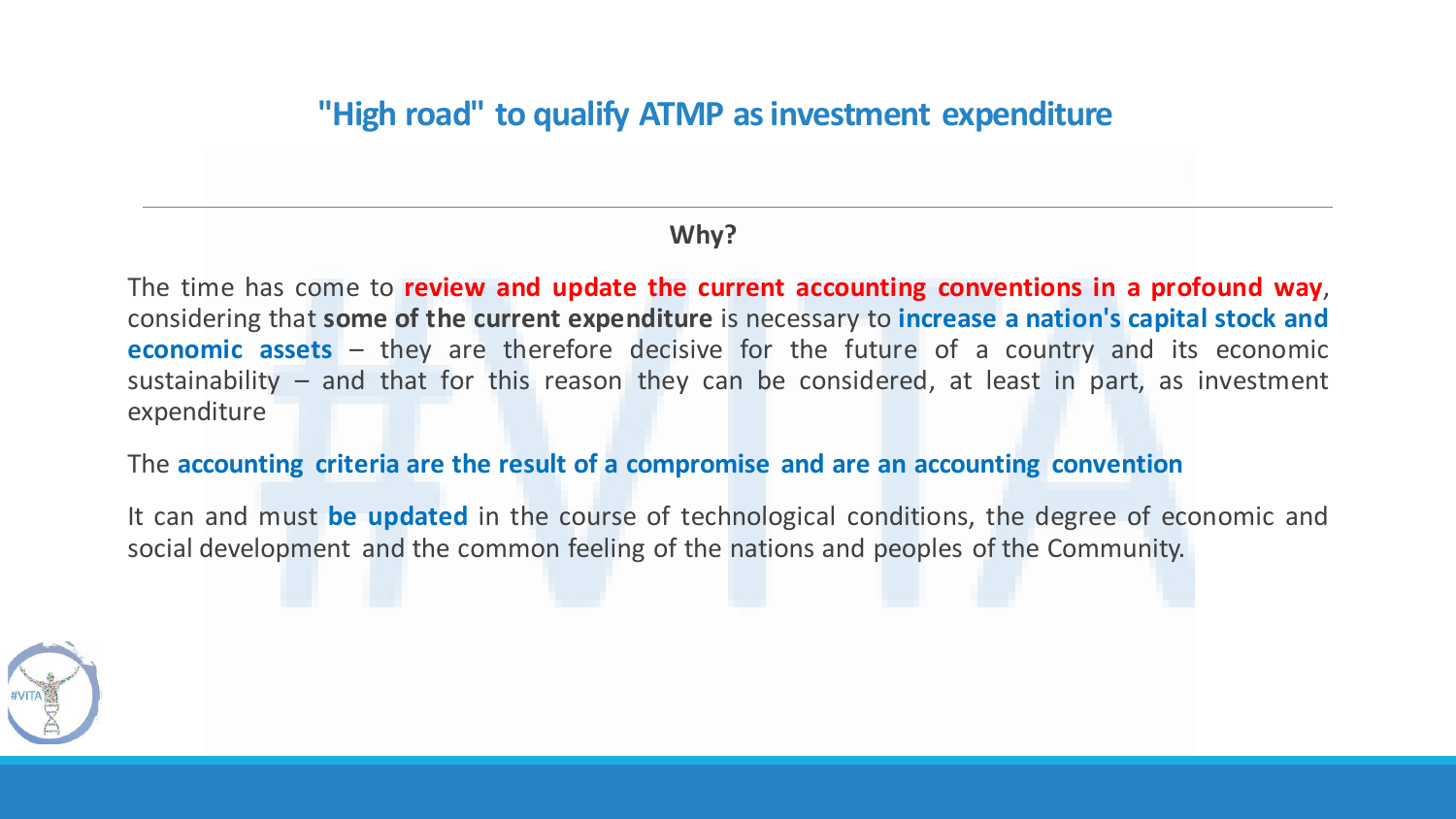### **KEY MESSAGE**

• ATMPs **are inherently innovative**: they treat diseases for which there are no clinically viable alternatives.

• ATMPs are characterised by a high effectiveness linked to their curative or transformative nature: the benefits are always measured in years, in some cases in ... **decades of life gained** (between 1 and 4) and in **lesser disability**

•**The impact on the annual budget is limited** (if we report it to the years in which the benefits are distributed and considering that the indications refer to limited populations), in the long term it is possible to record **savings in the perspective of the NHS**.

•They generate savings in "social costs" due to the high number of life years saved, productivity at work recovered, quality of life. The same intervention can be cost effective in a lifetime perspective and not cost effective in a 10-year analysis.

•ATMPs, having obvious elements of an **expense with benefits deferred over time, are in fact similar to an investment expense**

•The extended distribution of benefits over a longer period of time suggests a more harmonized **distribution of costs in economic and accounting terms and in line with the realization of the benefits.**

•**ATMP expenses, similar to expenses relating to fixed investments**, are subject to the criterion that the impact on net indebtedness is represented by payments made on the basis of the state of progress (SAL) with the same impact on net indebtedness and needs, corresponding to the payments compared to the benefits of the treatment to which the patient is subjected.

•**That part of health expenditure** that presents a clear misalignment between upfront costs and life-time benefits should be requalifies as investments under ESA rules